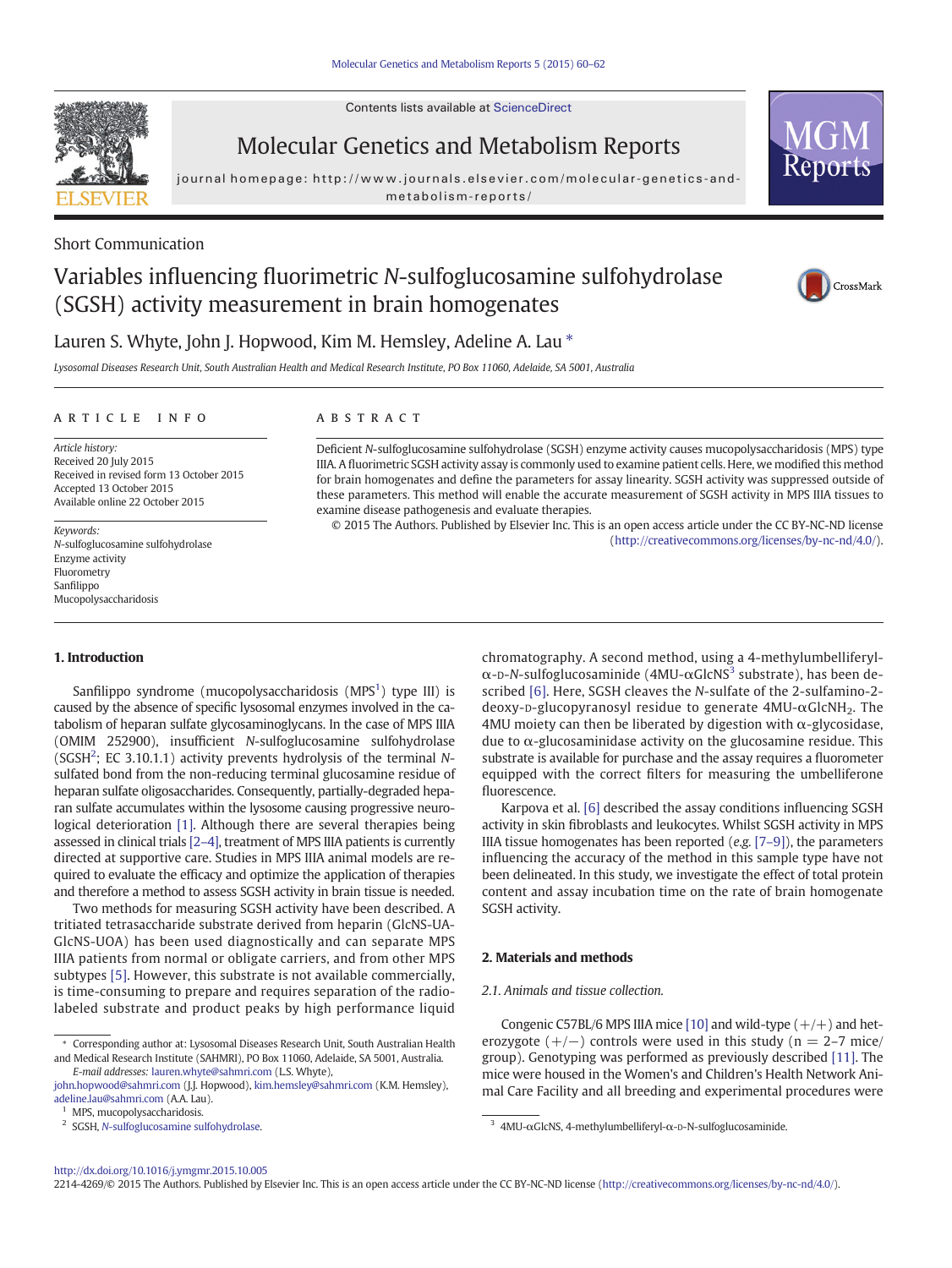<span id="page-1-0"></span>undertaken with the approval of the Women's and Children's Health Network Animal Ethics Committee (Adelaide, Australia) in accordance with the Australian Code For The Care And Use Of Animals For Scientific Purposes 8th edition (2013). Mice were killed via carbon dioxide asphyxiation and trans-cardially perfused with ice-cold PBS to remove blood. The brain was removed, divided along the midline, some samples further dissected into 2-mm slices, and snap frozen in liquid nitrogen. Samples were stored at −80 °C until required.

# 2.2. SGSH activity assay

Half-brains (Fig. 1A, B) or 2-mm hemi-coronal brain slices (Fig. 1C-E) were homogenized with an Ultra-Turrax T10 mechanical homogenizer (IKA Works, Selangor, Malaysia) in 500 μL of 0.02 M Tris, 0.5 M NaCl, pH 7.4, and sonicated with a VibraCell ultrasonic processor (Sonics and Materials, Newtown, CT, USA) for 2 cycles of 30 s on ice, prior to being dialyzed into 0.2 M sodium acetate, pH 6.5, overnight at 4 °C. Total protein was determined using a Micro-BCA Protein Assay Kit (Thermo Scientific, Rockford, IL, USA; cat. no. 23235).

SGSH activity was determined according to the method described by Karpova et al. [\[6\]](#page-2-0).  $4MU-\alpha Glc$ NS substrate from Carbosynth Limited (Berkshire, UK; cat. no. EM06602) was dissolved in Michaelis' barbital sodium acetate buffer (29 mM sodium barbital, 29 mM sodium acetate, 0.6% ( $w/v$ ) sodium chloride, 0.02% ( $w/v$ ) sodium azide) at a concentration of 5 mM. Twenty microliters of 4MU-αGlcNS substrate was mixed with samples of 1–300 μg total protein (made up to a total volume of 10 μL with 0.2 M sodium acetate pH 6.5) and incubated at 47 °C for up to 48 h. All incubations were carried out in the dark and in screw-cap tubes to prevent evaporation. Twice-concentrated McIlvaine's phosphate/citrate buffer, pH 6.7, containing  $0.02\%$  (w/v) sodium azide (6 μL) was used to terminate the reaction. α-Glucosidase from Bacillus stearothermophilus (0.1 U in 10 μL; Sigma-Aldrich, Castle Hill, Australia; cat. no. G3651) was then added to the samples and incubated for 24 h at 37 °C to liberate the 4MU from the glucosamine residue. This second reaction was terminated by adding 100 μL of 0.5 M



Fig. 1. (A, B) Effect of total protein concentration on umbelliferone counts and SGSH activity in wild-type mouse brain homogenate incubated at 47 °C for 17 h. X and O represent different experiments. (C, D) Effect of incubation time on umbelliferone counts and SGSH activity on 15 μg of wild-type mouse brain homogenate incubated at 47 °C. (Ε) Measurement of SGSH activity in 15 µg of wild-type (+/+), heterozygote (+/-) and MPS IIIA (-/-) mouse brain homogenates after incubation at 47 °C for 16 h. n.d., not detected. All data are mean  $\pm$ SEM  $(n = 2-7$  per group).